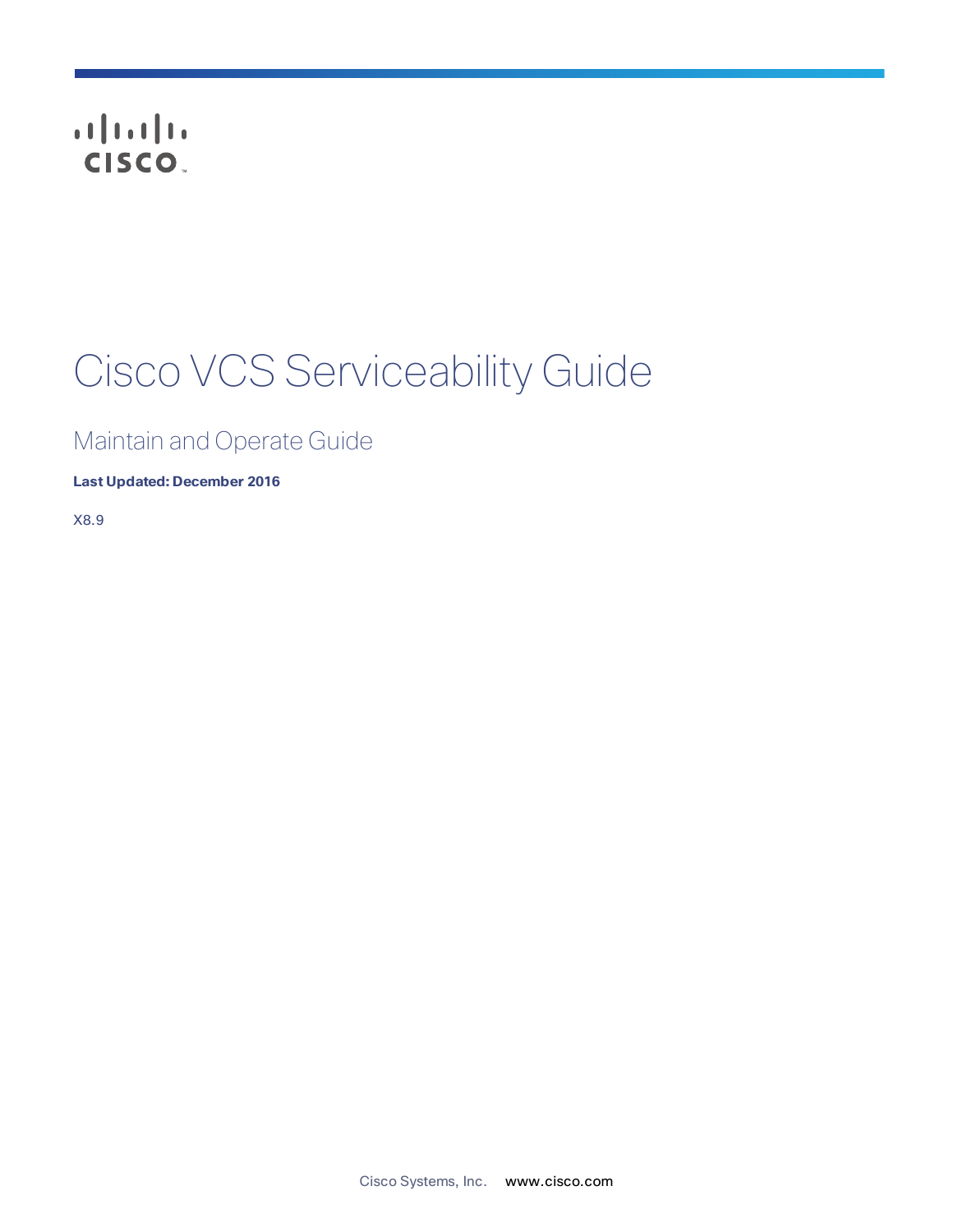# **Contents**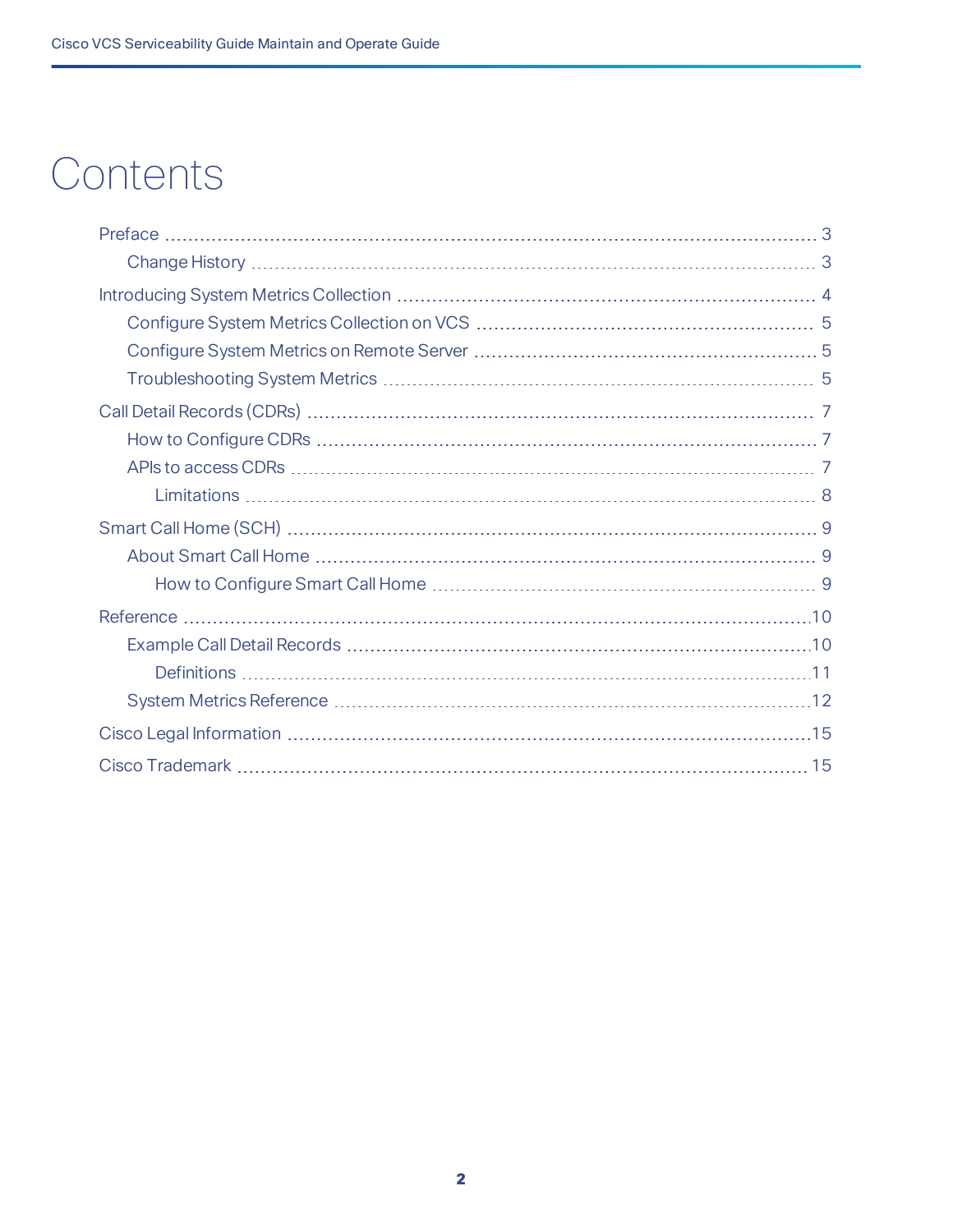### Preface

# <span id="page-2-0"></span>Preface

# <span id="page-2-1"></span>Change History

### **Table 1 Maintain and Operate Guide Change History**

| Date          | Change                                       | Reason        |
|---------------|----------------------------------------------|---------------|
| December 2016 | Added information on Smart Call Home.        | X8.9 release. |
| November 2015 | Added Call Detail Record information.        | X8.7 release. |
| July 2015     | First published with System Metrics feature. | X8.6 release. |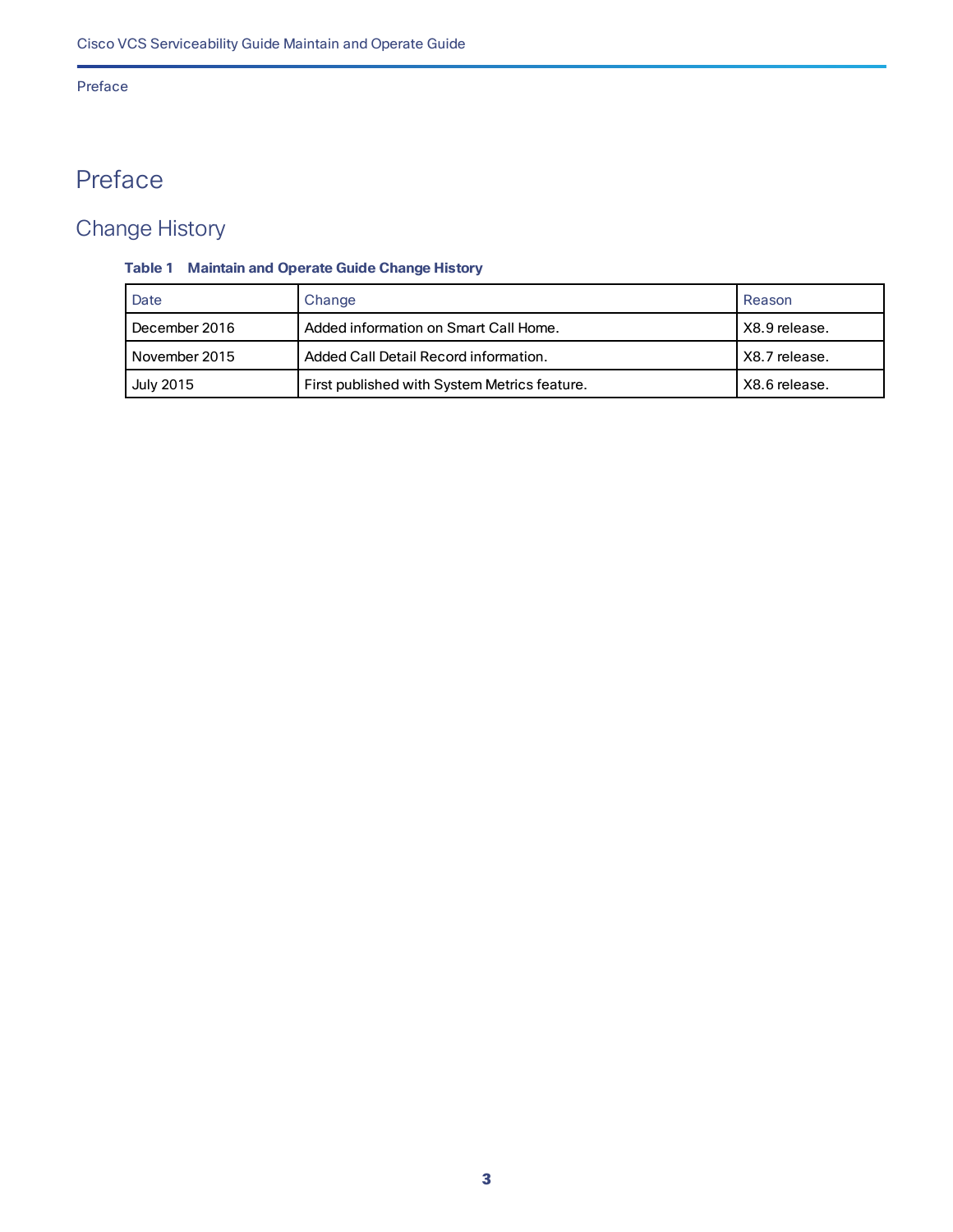Introducing System Metrics Collection

# <span id="page-3-0"></span>Introducing System Metrics Collection

### What is System Metrics Collection, and how does it work on VCS?

System Metrics Collection is a feature on VCS that publishes system performance statistics, enabling remote monitoring of performance.

The VCS collects statistics about the performance of the hardware, OS, and the application, and publishes these statistics to a remote host (typically a data analytics server) that aggregates the data.

### Where do I configure System Metrics Collection?

You can configure this feature on VCS via the web interface or the command line. The configuration from one peer applies throughout the cluster, so we recommend that you configure it on the primary peer if you are monitoring a cluster.

There is also some configuration required on the remote server; the collectd daemon should be running on the server, and should have the collectd network plugin configured to listen on an address that can be seen by the clients. Further details depend on your monitoring environment and are beyond the scope of this information.

### How can I use this data?

You can use the data to generate graphs, aggregate statistics, and analyze performance, using tools such as Circonus and Graphite.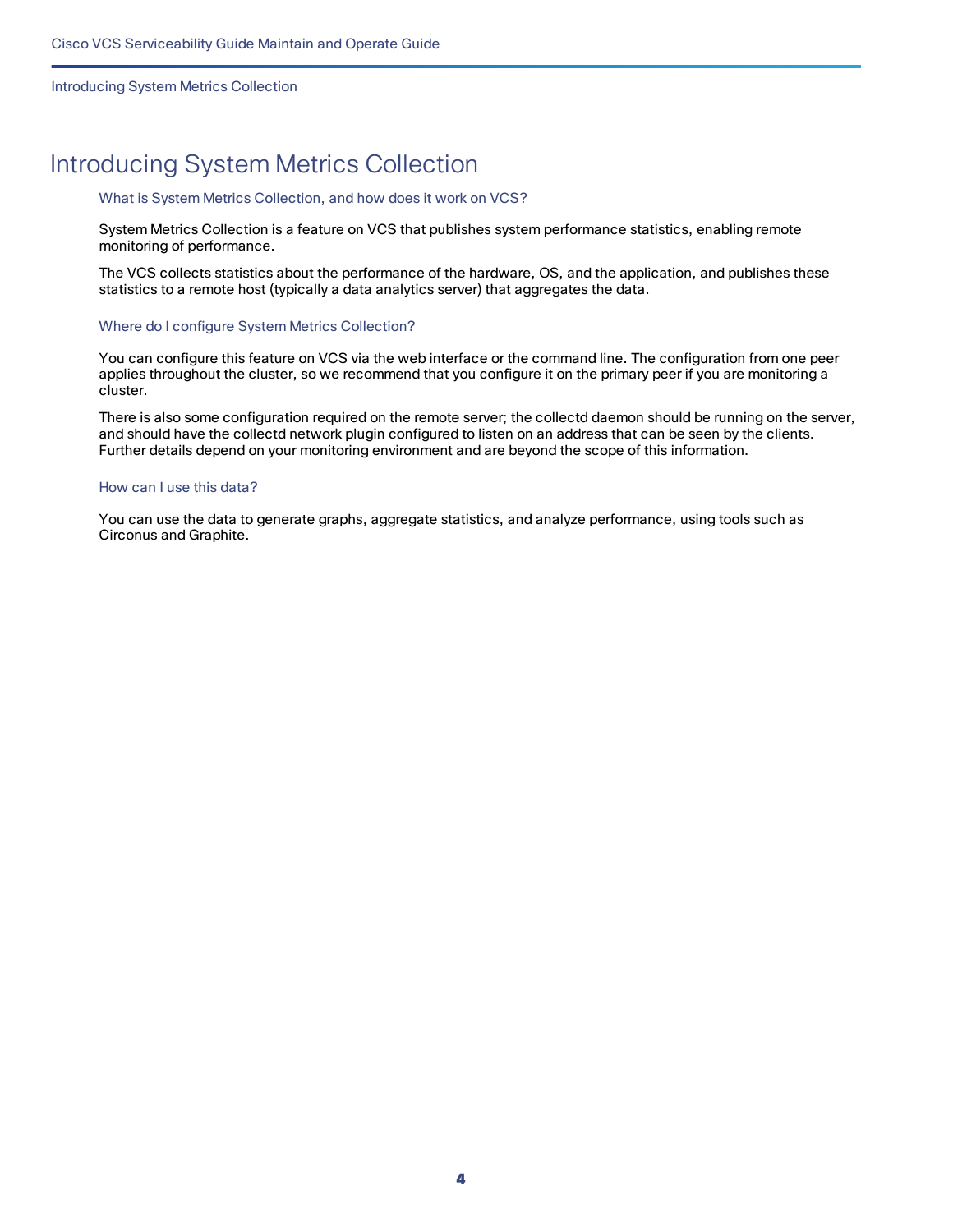Introducing System Metrics Collection

## <span id="page-4-0"></span>Configure System Metrics Collection on VCS

In the following procedure you'll use the web interface to configure the VCS to collect statistics and publish them to a specified server. For more detailed descriptions of the options, see System Metrics [Reference,](#page-11-0) page 12.

- **1.** Log on to the VCS and go to **Maintenance > Logging**.
- **2.** Toggle **System Metrics Collection** to *On*.
- **3.** Enter the **Collection server address**.

You can use IP address, hostname or FQDN to identify the remote server.

**4.** Change the **Collection Interval** and **Collection server port** if necessary.

You may need to change the port if the collection server is listening on a different port to the default (*25826*). You may need to change the collection interval if your policy requires finer metrics than the default interval (*60*s).

**5.** Click **Save**.

## <span id="page-4-1"></span>Configure System Metrics on Remote Server

Selection and configuration of the server you choose for data analytics in your environment is beyond the scope of this document. [Circonus](http://www.circonus.com/lp/collectd/) and [Graphite](http://graphite.readthedocs.org/) are applications that can handle collectd information.

Your analytics tool must support receiving data from the collectd daemon. This daemon is running on the VCS and pushes the metrics to your analytics server, using the collectd network plugin.

The network plugin implements the collectd binary [protocol](https://collectd.org/wiki/index.php/Binary_protocol) for data encapsulation. The analytics server must be able to parse and present this data. Your analytics server will probably have its own UI for configuring how it collects and shows the data, which could be based on collectd or an alternative software.

If you are using collectd on the analytics server, you need to modify *collectd.conf* file so that the server:

■ listens for data from the collectd clients (eg. VCS); you need to enable the network plugin and configure the listen block with the server's IP address. For example:

```
<Plugin "network">
      Listen "198.51.100.15"
</Plugin>
```
■ stores the data it receives in a human readable form (eg. to CSV files); you need to enable the csv plugin tell it where to write the files. For example:

```
<Plugin "csv">
      DataDir "/var/lib/collectd/csv"
       StoreRates true
</Plugin>
```
### **See also**

- [https://collectd.org/wiki/index.php/Networking\\_introduction](https://collectd.org/wiki/index.php/Networking_introduction)
- [https://collectd.org/documentation/manpages/collectd.conf.5.shtml#plugin\\_network](https://collectd.org/documentation/manpages/collectd.conf.5.shtml#plugin_network)
- [https://collectd.org/wiki/index.php/Binary\\_protocol](https://collectd.org/wiki/index.php/Binary_protocol)
- <https://collectd.org/wiki/index.php/Plugin:CSV>
- [https://collectd.org/documentation/manpages/collectd.conf.5.shtml#plugin\\_csv](https://collectd.org/documentation/manpages/collectd.conf.5.shtml#plugin_csv)

### <span id="page-4-2"></span>Troubleshooting System Metrics

### **Is the VCS sending data?**

Take a TCP dump from the VCS and check for packets sent to the address of your data analytics server: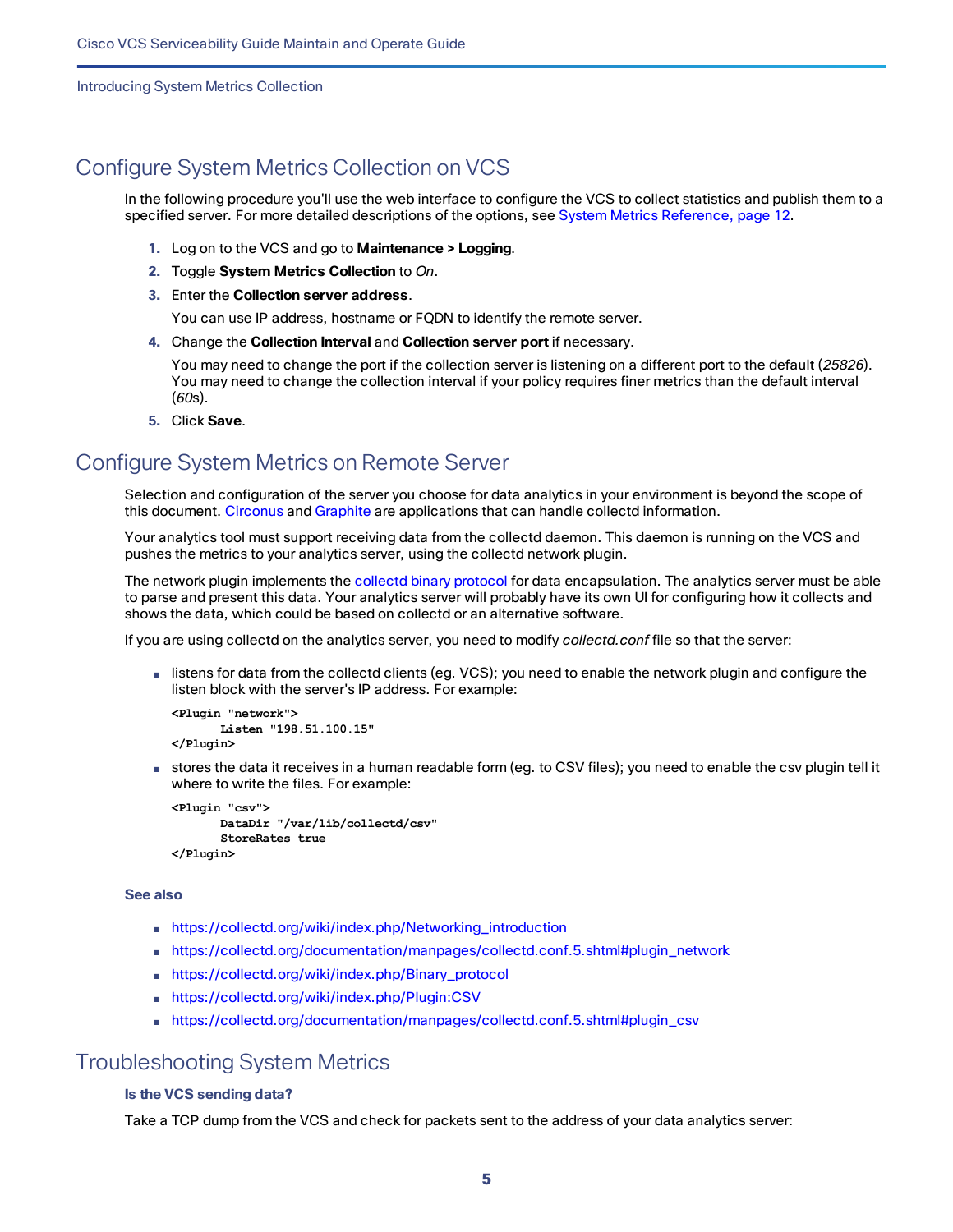Introducing System Metrics Collection

Go to **Maintenance > Diagnostics > Diagnostics logging**, check the box labeled **Take tcpdump while logging**, and then start logging.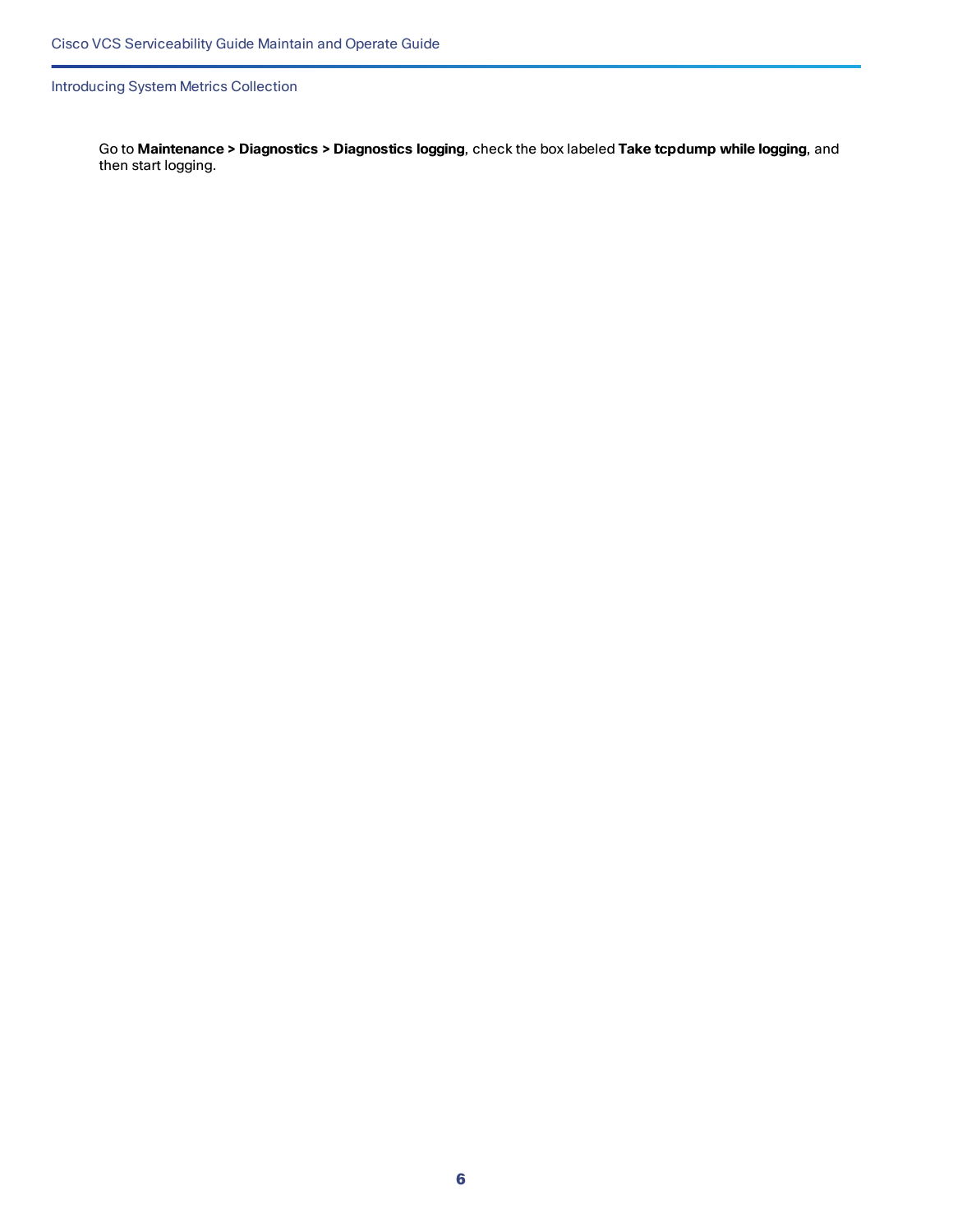Call Detail Records (CDRs)

# <span id="page-6-0"></span>Call Detail Records (CDRs)

The system can capture CDRs if you enable the service (which is off by default), and can publish them as syslog messages if you are using remote logging.

If you select *Service only* the system keeps the CDRs for 7 days, and these CDRs can only be read via the Representational State Transfer (REST) API to the VCS. If you select *Service and logging*, the local data is exposed in the Event Log, and the CDRs are also sent as INFO messages to your syslog host.

## <span id="page-6-1"></span>How to Configure CDRs

To configure CDRs on VCS:

- **1.** Go to **Maintenance > Logging**.
- **2.** In the **Logging Options** section, set the **Call Detail Records** field following the below guide.

| <b>CDR Mode</b>      | Description                                                                                                                                                                         |
|----------------------|-------------------------------------------------------------------------------------------------------------------------------------------------------------------------------------|
| l Off                | CDRs are not logged locally (default).                                                                                                                                              |
| Service Only         | CDRs are stored locally for 7 days and then deleted. The records are not<br>accessible via the web GUI.                                                                             |
| Services and Logging | CDRs are stored locally for 7 days and then deleted. The records are accessible<br>from the local event log and the external syslog server if external logging has<br>been enabled. |

### <span id="page-6-2"></span>APIs to access CDRs

You can use the following secure REST APIs to gather the information you require.

- get\_all\_records (returns all records up to seven days old).
- get\_records\_for\_interval (returns records from during the time specified).
- get\_records\_for\_filter (filters results using any combination).
- get\_all\_csv\_records (returns all records up to seven days old in csv format).

To access your desired API use the following URL: https://<VCS\_IP>/api/external/callusage/<API>

### **Examples**

- http://<VCS\_IP>/callusage/get\_all\_records
- http://<VCS\_IP>/callusage/get\_records\_for\_interval?fromtime=<fromtime>&totime=<to\_time> (for example http://10.50.157.80:8000/callusage/get\_records\_for\_interval?fromtime=2014-05- 09%2000:00:00&totime=2014-05-10%2000:00:00)

### **Input Parameters**

|          | Parameter Description                                                                                                                     |
|----------|-------------------------------------------------------------------------------------------------------------------------------------------|
| fromtime | The start time from which the CDR records are required. It must be entered in the format 'YYYY-<br>MM-DD HH:MI:SS' (mandatory parameter). |
| totime   | The end time from which the CDR records are required. It must be entered in the format 'YYYY-<br>MM-DD HH:MI:SS' (mandatory parameter).   |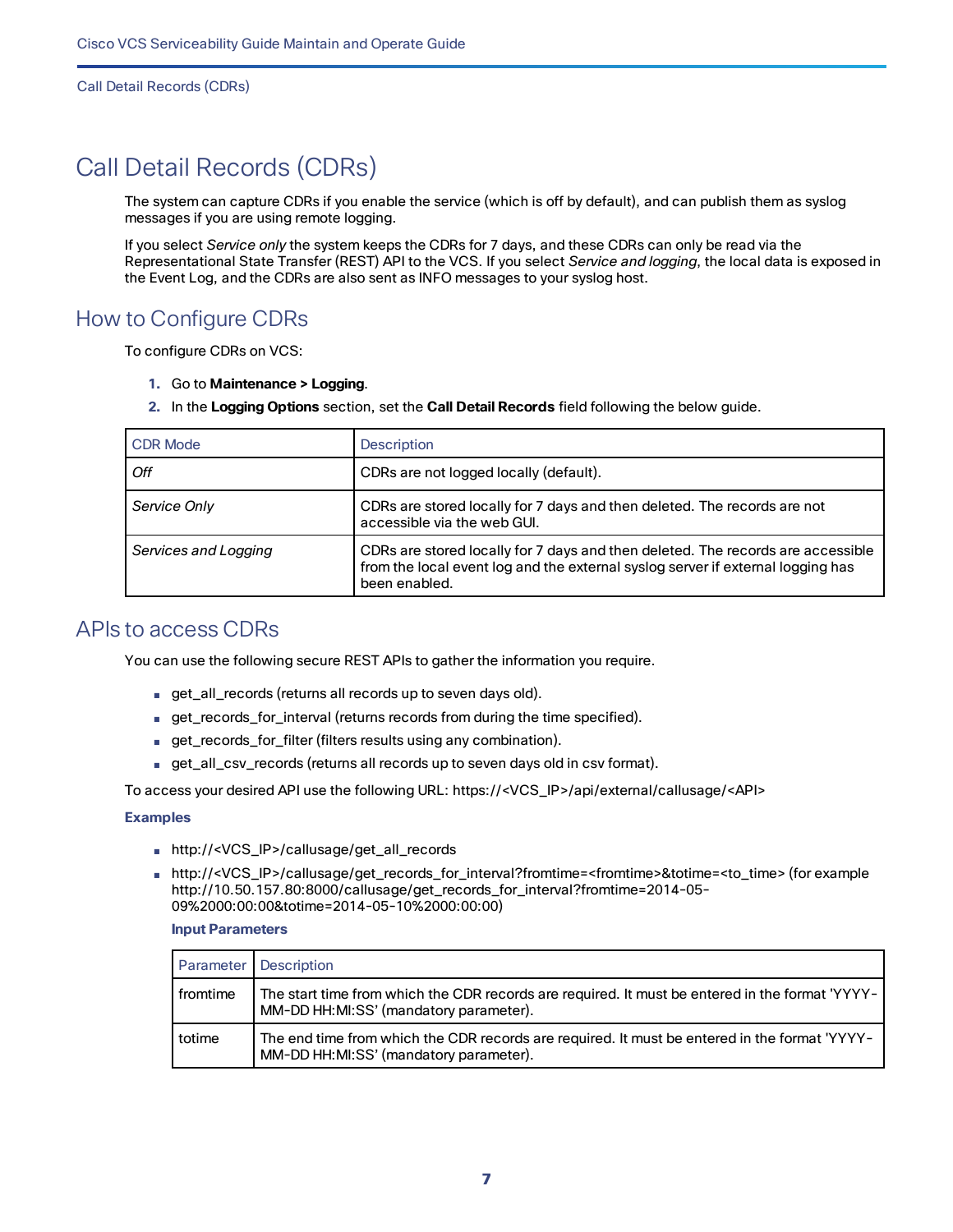### Call Detail Records (CDRs)

- http://<VCS\_IP>/callusage/get\_records\_for\_interval?fromtime=<fromtime>&totime=<to\_time> (for example http://10.50.157.80:8000/callusage/get\_records\_for\_interval?fromtime=2014-05- 09%2000:00:00&totime=2014-05-10%2000:00:00)
- http://<VCS\_IP>/callusage/get\_records\_for\_filter?uuid=<uuid>&src\_alias=<src\_alias>&dest\_alias=<dest\_ alias>&protocol=<protocol> (for example http://10.50.157.80:8000/callusage/get\_records\_for\_ filter?uuid=6e3b5a8a-346c-421b-aa2e-f4409c43a81a&src\_alias=TC149-057-h323@domain.com&dest\_ alias=TC149-065-h323@domain.com&protocol=H323%20%3C-%3E%20H323)

### **Input Parameters**

| Parameter  | Description                                              |
|------------|----------------------------------------------------------|
| uuid       | The unique identifier of the record.                     |
| src alias  | The origin point of the call.                            |
| dest_alias | The destination point of the call                        |
| protocol   | The protocol that was used for the call (SIP, H323 etc). |

■ http://<VCS\_IP>/callusage/get\_all\_csv\_records

### <span id="page-7-0"></span>Limitations

■ The call history is only stored locally for seven days and deleted automatically.

For sample CDRs and property definitions, see the Example Call Detail [Records,](#page-9-1) page 10 in the Additional Information section.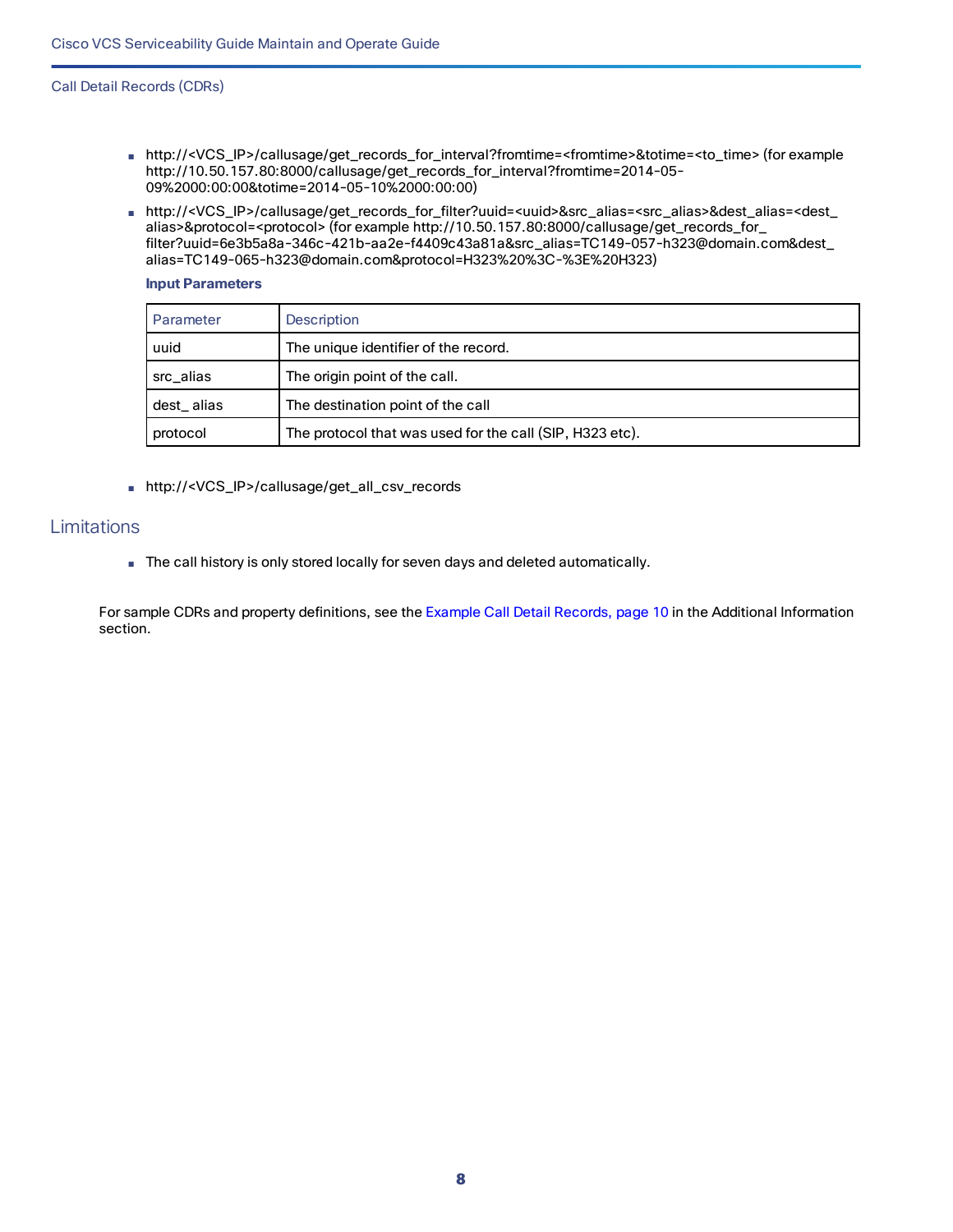Smart Call Home (SCH)

# <span id="page-8-0"></span>Smart Call Home (SCH)

### <span id="page-8-1"></span>About Smart Call Home

Smart Call Home is a free embedded support capability for VCS. It offers proactive diagnostics and real-time alerts, enabling higher network availability and increased operational efficiency.

Smart Call Home notifies users of Schedule- and Event-based notifications.

- Schedule-based: inventory, telemetry and configuration messages used to generate a Device Report and improve hardware and software quality by identifying failure trends. You can find these notifications posted on the first day of every month.
- Event-based: asynchronous events already supported by VCS such as alarms and ACRs. You will find these notifications posted to the Smart Call Home server as and when they occur.

### <span id="page-8-2"></span>How to Configure Smart Call Home

To turn on Smart Call Home:

- **1.** Go to **Maintenance > Serviceability > Smart Call Home**.
- **2.** In the **Configuration** section, select your preferred mode in the **Smart Call Home** field.

| Mode           | <b>Definition</b>                                                                                                                                                                                                                                                                                     |
|----------------|-------------------------------------------------------------------------------------------------------------------------------------------------------------------------------------------------------------------------------------------------------------------------------------------------------|
| Off (Default)  | The VCS does not send information to the Smart Call Home server.                                                                                                                                                                                                                                      |
| On             | Turn on the Smart Call Home service. The Replace Smart Call Home server certificate and<br>Your Contact Details options appear.                                                                                                                                                                       |
| On (Anonymous) | Turn on the Smart Call Home Service in Anonymous mode. The Replace Smart Call Home<br>server certificate option appears. The VCS still sends reports to Smart Call Home, but the<br>customer details will be kept anonymous so that Smart Call Home server will not be able to<br>send notifications. |

**Note:** The VCS already has the Smart Call Home server certificate installed, so it can communicate securely with the Smart Call Home server. You do not need to replace it unless the Smart Call Home servers update their certificates.

- **3.** If you choose to turn Smart Call Home *On*, you must enter an email address as a minimum requirement in the **Your Contact Details** section.
- **4.** Click **Save**.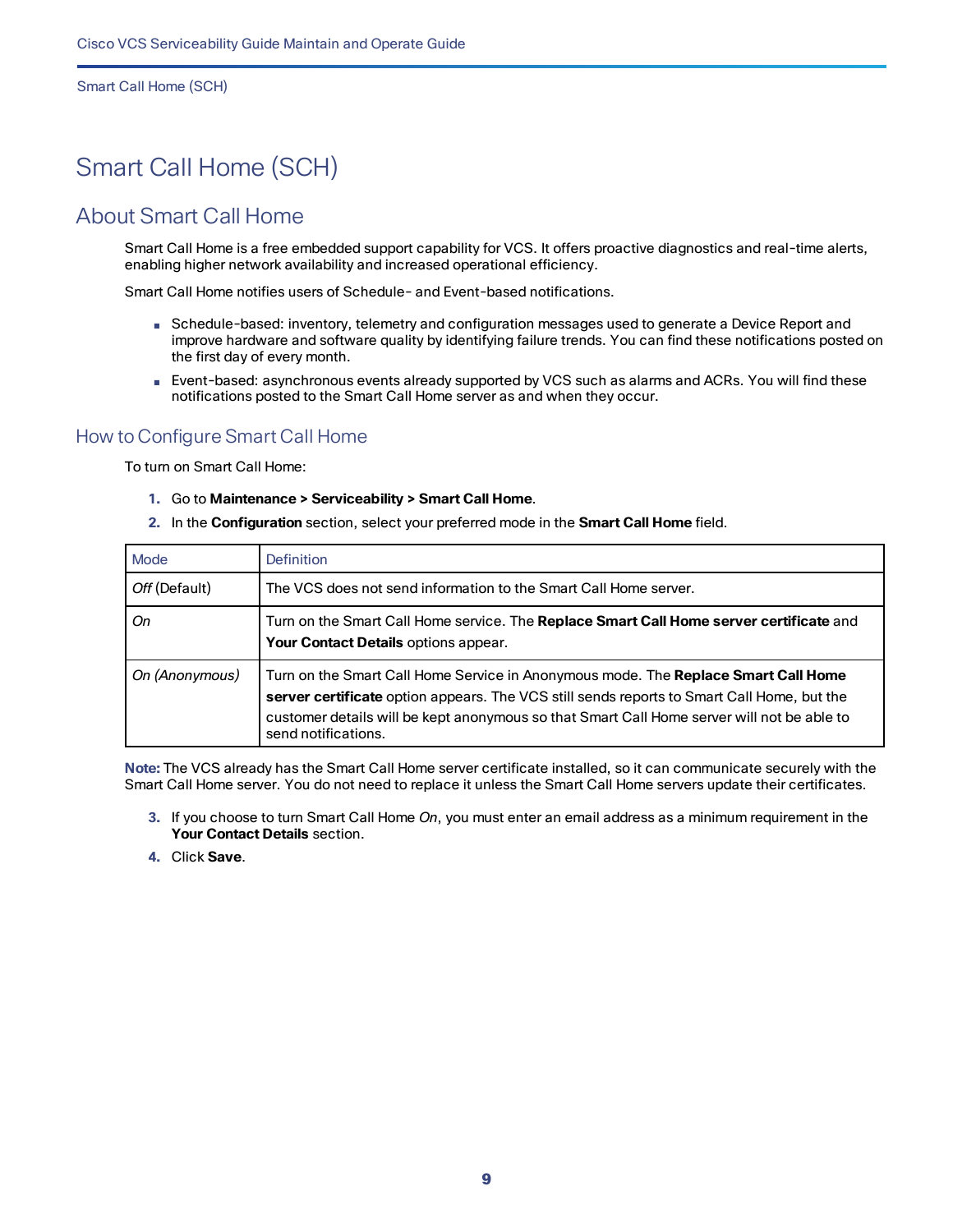# <span id="page-9-1"></span><span id="page-9-0"></span>Reference

### Example Call Detail Records

### **Sample CDR**

[{"initial\_call": "false", "protocol": "SIP <-> SIP", "protocol\_summary": "", "disconnect\_reason": "200 OK", "licensed": "false", "tag": "b8d52a60-16a1-4bdb-be93-f5a675408811", "aside\_request\_uri": "", "box\_call\_ serial\_number": "22cd0e7d-c498-4068-9239-624038fe5130", "source\_alias": "sip:10000005@10.196.4.82", "uuid": "800fe013-83f4-4094-a5e6-e2f9489912e2", "last\_updated\_timestamp": 1444725389, "details": " {\"Call\":{\"SerialNumber\": \"800fe013-83f4-4094-a5e6-e2f9489912e2\",\"BoxSerialNumber\": \"22cd0e7dc498-4068-9239-624038fe5130\",\"Tag\": \"b8d52a60-16a1-4bdb-be93-f5a675408811\",\"State\": \"Disconnected\",\"StartTime\": \"2015-10-13 01:36:26.485636\",\"InitialCall\": \"False\",\"Licensed\": \"False\",\"LicensedAsTraversal\": \"False\",\"SourceAlias\": \"sip:10000005@10.196.4.82\",\"DestinationAlias\": \"sip:10000010@cucm-82\",\"ToLocalB2BUA\": \"False\",\"Audio\": \"False\",\"License\":{\"Traversal\": \"0\",\"NonTraversal\": \"0\",\"DemotedTraversal\": \"0\",\"CollaborationEdge\": \"0\",\"Cloud\": \"0\"},\"Duration\": \"3\",\"Legs\":[{\"Leg\":{\"Protocol\": \"SIP\",\"SIP\":{\"Address\": \"10.196.4.61:5073\",\"Transport\": \"TLS\",\"Aliases\":[{\"Alias\":{\"Type\": \"Url\",\"Origin\": \"Unknown\",\"Value\": \"sip:10000005@10.196.4.82\"}}]},\"Targets\":[{\"Target\":{\"Type\": \"Url\",\"Origin\": \"Unknown\",\"Value\": \"sip:10000010@10.196.4.116\"}}],\"BandwidthNode\": \"DefaultZone\",\"EncryptionType\": \"AES\",\"Cause\": \"200\",\"Reason\": \"OK\"}},{\"Leg\":{\"Protocol\": \"SIP\",\"SIP\":{\"Address\": \"10.196.4.71:7001\",\"Transport\": \"TLS\",\"Aliases\":[{\"Alias\":{\"Type\": \"Url\",\"Origin\": \"Unknown\",\"Value\": \"sip:10000010@cucm-82\"}}]},\"Source\":{\"Aliases\":[{\"Alias\": {\"Type\": \"Url\",\"Origin\": \"Unknown\",\"Value\": \"10000005@10.196.4.82\"}}]},\"BandwidthNode\": \"Traversal-zone\",\"EncryptionType\": \"AES\",\"Cause\": \"200\",\"Reason\": \"OK\"}}],\"Sessions\": [{\"Session\":{\"Status\": \"Completed\",\"MediaRouted\": \"False\",\"CallRouted\": \"True\",\"Participants\": {\"Leg\": \"1\",\"Leg\": \"2\",\"Incoming\":{\"Leg\": \"1\"},\"Outgoing\":{\"Leg\": \"2\"}}}}],\"EndTime\": \"2015-10-13 01:36:29.745651\"}}", "status": "Disconnected", "destination\_alias": "sip:10000010@cucm-82", "licensed\_as\_traversal": "false", "service\_uuid": "e6723fd0-5ca2-11e1-b86c-0800200c9a66", "start\_time": "2015-10-13 01:36:26.485636", "traversal\_license\_tokens": 0, "bside\_destination\_alias": "", "active": "false", "media\_routed": "false", "aside\_destination\_alias": "", "non\_traversal\_license\_tokens": 0, "bside\_request\_uri": "", "end\_time": "2015-10-13 01:36:29.745651", "audio": "false"}]

**Note:** The above sample CDR applies to all APIs with the exception of csv.

### **Sample csv CDR**

uuid,service\_uuid,active,initial\_call,licensed,licensed\_as\_traversal,status,tag,box\_call\_serial\_number,start\_ time,end\_time,source\_alias,destination\_alias,aside\_destination\_alias,bside\_destination\_alias,aside\_request\_ uri,bside\_request\_uri,protocol\_summary,protocol,media\_routed,audio,traversal\_license\_tokens,non\_traversal\_ license\_tokens,disconnect\_reason,details,last\_updated\_timestamp

800fe013-83f4-4094-a5e6-e2f9489912e2,e6723fd0-5ca2-11e1-b86c-

0800200c9a66,false,false,false,false,Disconnected,b8d52a60-16a1-4bdb-be93-f5a675408811,22cd0e7d-c498- 4068-9239-624038fe5130,2015-10-13 01:36:26.485636,2015-10-13

```
01:36:29.745651,sip:10000005@10.196.4.82,sip:10000010@cucm-82,,,,,,SIP <-> SIP,false,false,0,0,200 OK,"
{""Call"":{""SerialNumber"": ""800fe013-83f4-4094-a5e6-e2f9489912e2"",""BoxSerialNumber"": ""22cd0e7d-
c498-4068-9239-624038fe5130"",""Tag"": ""b8d52a60-16a1-4bdb-be93-f5a675408811"",""State"":
```
""Disconnected"",""StartTime"": ""2015-10-13 01:36:26.485636"",""InitialCall"": ""False"",""Licensed"":

```
""False"",""LicensedAsTraversal"": ""False"",""SourceAlias"":
```
""sip:10000005@10.196.4.82"",""DestinationAlias"": ""sip:10000010@cucm-82"",""ToLocalB2BUA"":

""False"",""Audio"": ""False"",""License"":{""Traversal"": ""0"",""NonTraversal"":

""0"",""DemotedTraversal"": ""0"",""CollaborationEdge"": ""0"",""Cloud"": ""0""},""Duration"":

```
""3"",""Legs"":[{""Leg"":{""Protocol"": ""SIP"",""SIP"":{""Address"": ""10.196.4.61:5073"",""Transport"":
```
""TLS"",""Aliases"":[{""Alias"":{""Type"": ""Url"",""Origin"": ""Unknown"",""Value"":

""sip:10000005@10.196.4.82""}}]},""Targets"":[{""Target"":{""Type"": ""Url"",""Origin"":

""Unknown"",""Value"": ""sip:10000010@10.196.4.116""}}],""BandwidthNode"":

```
""DefaultZone"",""EncryptionType"": ""AES"",""Cause"": ""200"",""Reason"": ""OK""}},{""Leg"":
```
{""Protocol"": ""SIP"",""SIP"":{""Address"": ""10.196.4.71:7001"",""Transport"": ""TLS"",""Aliases"":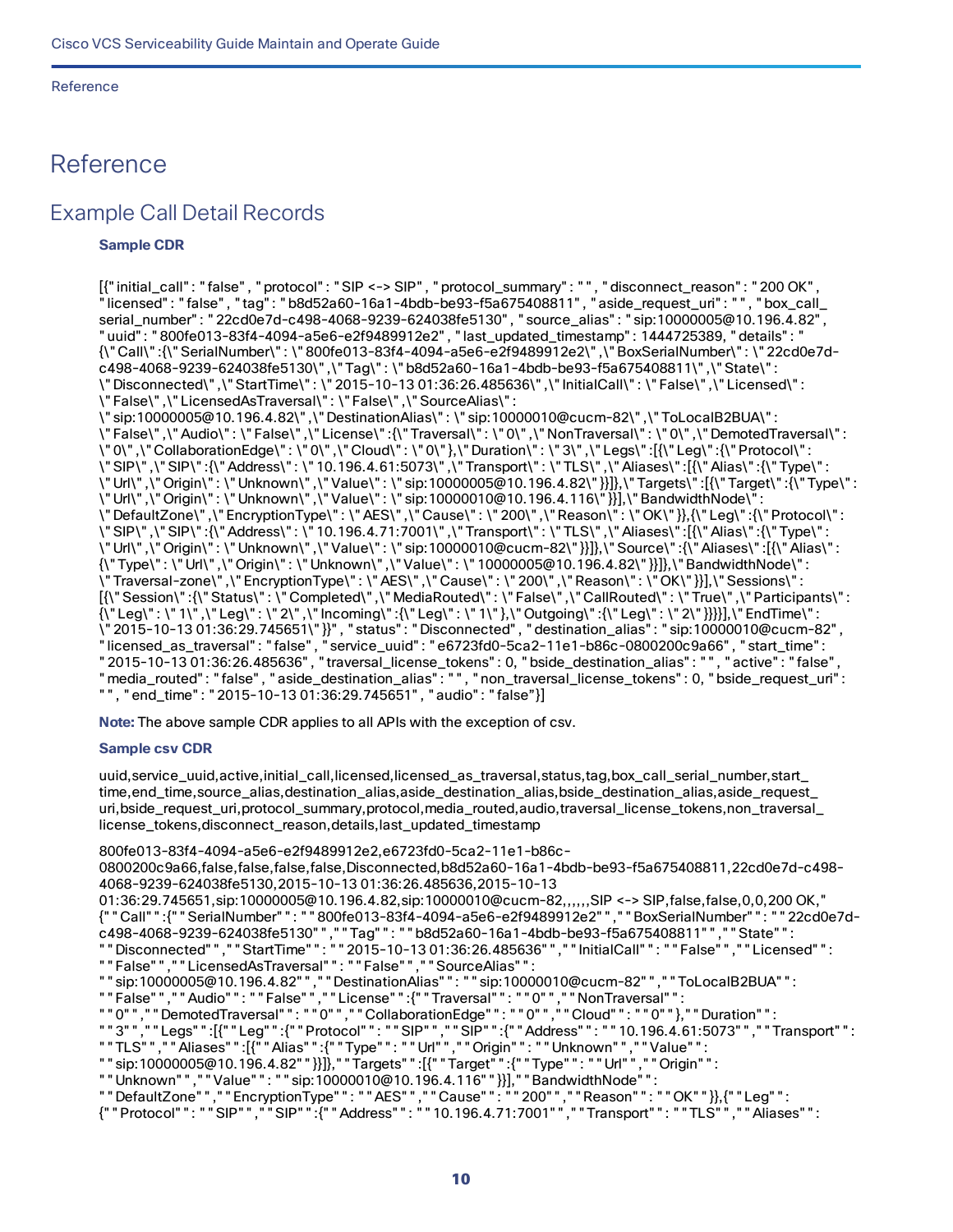```
[{""Alias"":{""Type"": ""Url"",""Origin"": ""Unknown"",""Value"": ""sip:10000010@cucm-
82""}}]},""Source"":{""Aliases"":[{""Alias"":{""Type"": ""Url"",""Origin"": ""Unknown"",""Value"":
""10000005@10.196.4.82""}}]},""BandwidthNode"": ""Traversal-zone"",""EncryptionType"":
""AES"",""Cause"": ""200"",""Reason"": ""OK""}}],""Sessions"":[{""Session"":{""Status"":
""Completed"",""MediaRouted"": ""False"",""CallRouted"": ""True"",""Participants"":{""Leg"":
""1"",""Leg"": ""2"",""Incoming"":{""Leg"": ""1""},""Outgoing"":{""Leg"": ""2""}}}}],""EndTime"":
""2015-10-13 01:36:29.745651""}}",1444725389
```
### <span id="page-10-0"></span>**Definitions**

The below table defines the properties that are visible in the CDRs.

| <b>Field</b>                | <b>Definition</b>                                                                                                                            |
|-----------------------------|----------------------------------------------------------------------------------------------------------------------------------------------|
| uuid                        | This is the ID of the CDR entry.                                                                                                             |
| service_uuid                | The ID used to identify whether a record is from a proxy, Lync B2BUA or Encryption B2BUA.                                                    |
| active                      | Details whether a call is a live or a historical one.                                                                                        |
| initial_call                | Used internally to tie to a B2BUA call when it is a multiple-component one (involves a B2BUA<br>hop).                                        |
| licensed                    | This field shows you if a call used a license.                                                                                               |
| licensed_as_<br>traversal   | This field shows you if a call used a traversal license.                                                                                     |
| status                      | A 200 OK message will signal that a call was successful. This field will contain an error<br>message if the call was unsuccessful.           |
| tag                         | The call ID.                                                                                                                                 |
| box_call_serial_<br>number  | An extra ID added to tie multiple calls together (e.g. through B2BUA).                                                                       |
| start_time                  | This field shows the date and time of the call. The time zone can be set in System > Times ><br>Time Zone and the date format is YYYY-MM-DD. |
|                             |                                                                                                                                              |
| end_time                    | This field shows the end time of the call.                                                                                                   |
| source_alias                | This field shows the alias of the caller.                                                                                                    |
| destination_alias           | This field shows the alias of the callee.                                                                                                    |
| aside_destination_<br>alias | The alias of the caller (or MS Lync client if Lync Interop).                                                                                 |
| bside_destination_<br>alias | This alias of the callee (or non-Lync client).                                                                                               |
| aside_request_uri           | The request uri of the caller (or MS Lync client if Lync Interop).                                                                           |
| bside_request_uri           | The request uri of the callee (or non-Lync client).                                                                                          |
| protocol                    | This field shows if the call was SIP <-> SIP, SIP <-> H323, H323 <-> SIP, or H323 <-> H323.                                                  |
| protocol_summary            | This field is as above but can have extra info like if a call was multi-component, DVO, etc.                                                 |
| media_routed                | This field shows if media was sent during the call (e.g. NAT/IWF/B2BUA).                                                                     |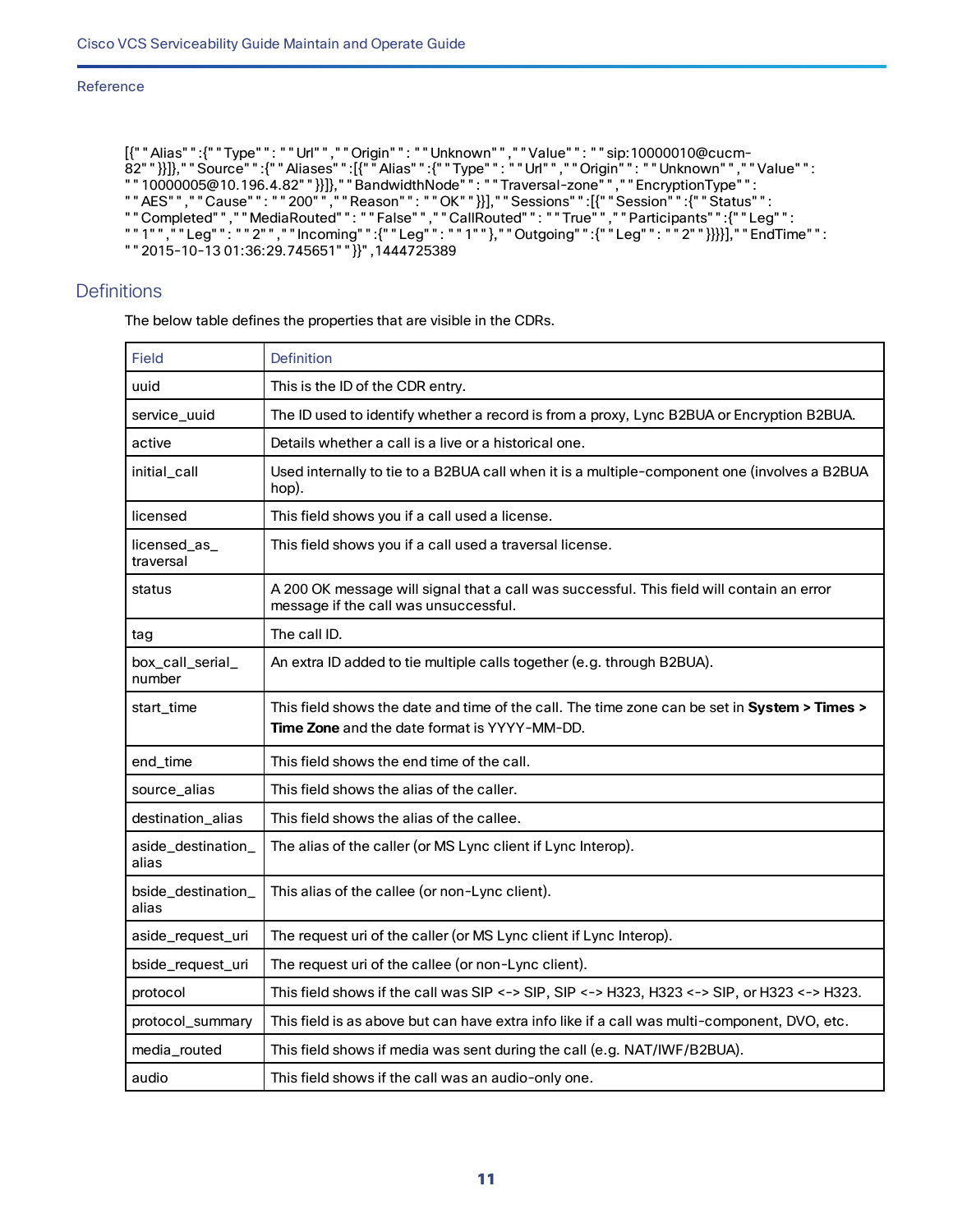| traversal_license_<br>tokens    | This field indicates if a call fork/branch took media (audio equates to 1 token and video 2).*                    |
|---------------------------------|-------------------------------------------------------------------------------------------------------------------|
| non traversal<br>license tokens | This field indicates if a call fork/branch did not need to take media (audio equates to 1 token<br>and video 2).* |
| disconnect reason               | This field gives reasons for a call drop such as normal call teardown or other errors i.e. last<br>status.        |
| details                         | This field gives more details of the call, including media statistics.                                            |
| last updated<br>timestamp       | Shows the last time that any of the above fields were updated.                                                    |

\* Once a call is set up only one of these entries will have a non-zero value ( i.e. only for the answered fork/branch).

### <span id="page-11-0"></span>System Metrics Reference

What are the configuration options on the VCS?

### **Table 2 Configuration commands for collectd on VCS**

| What the command does                       | Web UI location                                             | Example CLI command                                   |
|---------------------------------------------|-------------------------------------------------------------|-------------------------------------------------------|
| <b>Toggle Metrics Collection</b><br>on/off  | Maintenance > Logging > System<br><b>Metrics Collection</b> | xconfig log SystemMetrics mode: on                    |
| Specify the server address                  | Maintenance > Logging > Collection<br>server address        | xconfig log SystemMetrics network<br>address: address |
| Specify the listening port                  | Maintenance > Logging > Collection<br>server port           | xconfig log SystemMetrics network port:<br>25826      |
| Specify the collection<br>interval          | Maintenance > Logging > Collection<br><b>Interval</b>       | xconfig log SystemMetrics interval: 60                |
| <b>Read System Metrics</b><br>configuration | Maintenance > Logging                                       | xstatus SystemMetrics                                 |

### What metrics are collected from the VCS?

The following hardware statistics are monitored:

- aggregation-cpu-sum
- aggregation-cpu-average
- Per-core CPU usage for each core in the system
- df
- disk
- load
- protocols-Tcp
- protocols-Udp
- swap
- Users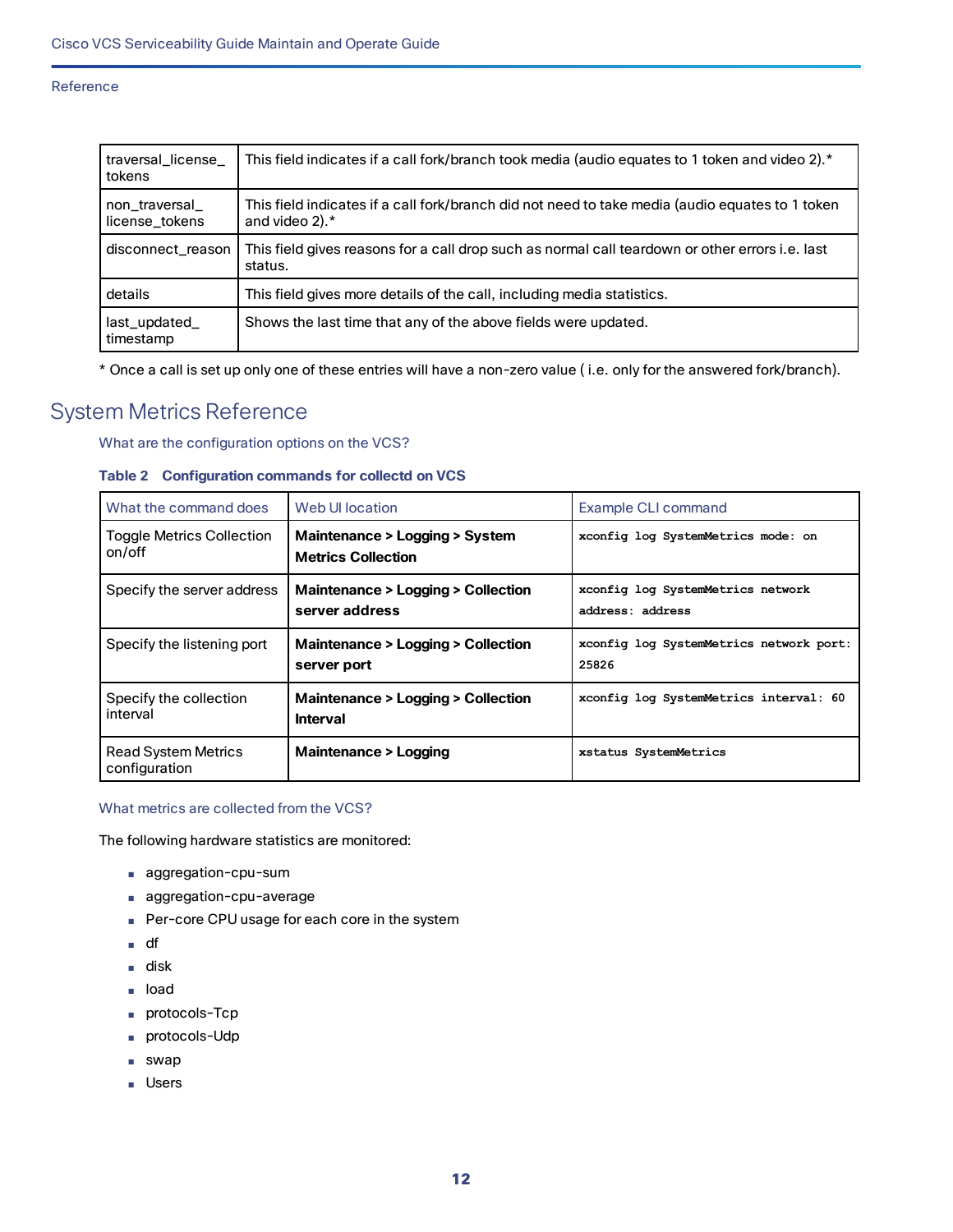- memory
- Uptime
- Process

The following application data are monitored by the custom **exec-app** plugin for collectd:

- **gauge-active\_alarms** is the count of active alarms on this VCS
- **gauge-active\_calls** is the count of calls being handled by this VCS
- gauge-*<service name>* is the status of each system service.
- **gauge-***<zone name>***\_ActiveCalls** counts the active calls in the named zone
- **gauge-***<zone name>***\_BandwidthAllocated** measures the total bandwidth allocated to the named zone
- **gauge-***<zone name>***\_BandwidthLimit**

Each of these metrics uses the collectd GAUGE data source type, which allows free-form data. On the collection server, the full collectd value name will be shown, for example **collectd***Hostname***collectd.exec-app.gauge-active\_ calls**.

Note that zone names are user-configurable and may thus be in conflict with the naming schema for [collectd](https://collectd.org/wiki/index.php/Naming_schema) metrics. If your collection server is enforcing the schema, there is a chance that metrics from some zones will not be accepted.

### What data is sent to the collection server?

The network plugin uses the collectd binary [protocol](https://collectd.org/wiki/index.php/Binary_protocol) to encapsulate numeric, string, and value data representing the monitored hardware resources and software processes.

The network plugin pushes the metrics data packets to the analytics server once every interval, using UDP 25826 by default. The analytics server parses and presents the data in human readable form.

If the analytics server is using the collectd network plugin and csv plugin, then the metrics are stored as small CSV files, using the metric name and timestamp to create the filename, for example **gauge-H323-2015-05-21**.

### Which collectd plugins are implemented on VCS?

### **Table 3 collectd plugins implemented in the VCS application**

| Plugin<br>name | Description / more information                                                                                   |
|----------------|------------------------------------------------------------------------------------------------------------------|
| Aggregation    | Aggregates CPU values into the counters aggregation cpu sum and aggregation cpu average.                         |
| <b>CPU</b>     | Processor information. The raw information is aggregated into aggregation cpu average and<br>aggregation cpu sum |
| <b>DF</b>      | File system information; see DF description on collectd Wiki                                                     |
| <b>Disk</b>    | Hard disk performance; see Disk description on collectd Wiki                                                     |
| Exec-app       | Customized version of exec that returns specific VCS information on calls, alarms, zones, and<br>services        |
| Load           | System load based on task queue                                                                                  |
| Memory         | Memory statistics                                                                                                |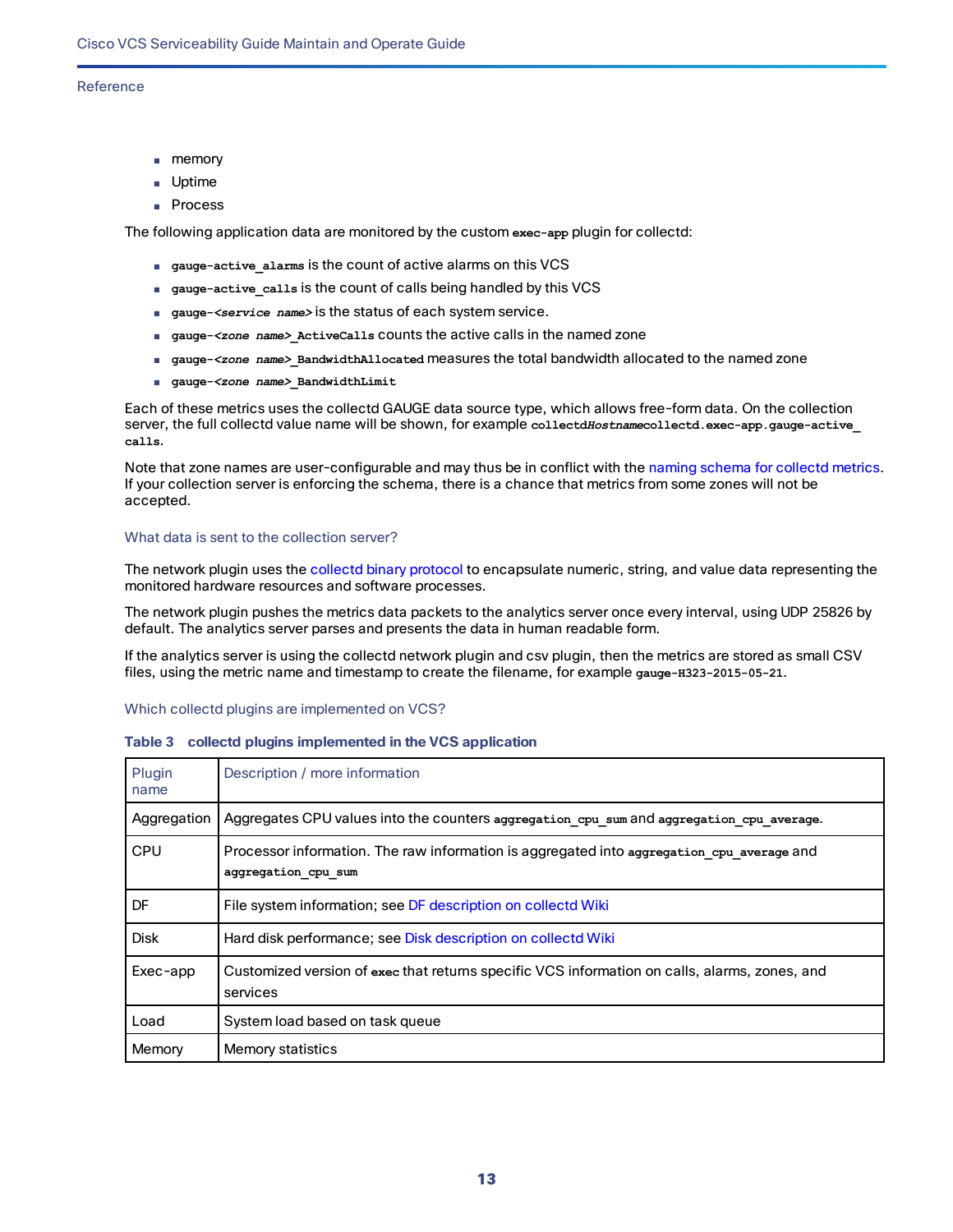| Plugin<br>name | Description / more information                                                                                                                                                 |
|----------------|--------------------------------------------------------------------------------------------------------------------------------------------------------------------------------|
| <b>Network</b> | Enables publishing to a remote address. The plugin implements the collectd binary protocol for data<br>encapsulation. The remote server must have the appropriate parsing tool |
| Protocols      | Configurable subset of the protocols used by the VCS                                                                                                                           |
| Process        | Counts the system processes and groups them by state (e. g. running, sleeping, zombies)                                                                                        |
|                | It also collects detailed statistics about specific processes. The plugin monitors the following<br>processes in detail:                                                       |
|                | app<br>$\mathcal{L}_{\mathcal{A}}$                                                                                                                                             |
|                | bramble                                                                                                                                                                        |
|                | credentialmanagerservermain                                                                                                                                                    |
|                | cvs_main                                                                                                                                                                       |
|                | erlang-beam                                                                                                                                                                    |
|                | erlang-epmd                                                                                                                                                                    |
|                | httpd                                                                                                                                                                          |
|                | httpserver                                                                                                                                                                     |
|                | ivy                                                                                                                                                                            |
|                | licensemanagerservermain                                                                                                                                                       |
|                | managementconnectormain                                                                                                                                                        |
|                | managementframework                                                                                                                                                            |
|                | openssl2nss                                                                                                                                                                    |
|                | policyservermain                                                                                                                                                               |
|                | syslog-ng                                                                                                                                                                      |
|                | XCP                                                                                                                                                                            |
| Swap           | The amount of system memory written to disk                                                                                                                                    |
| Uptime         | Tracks system uptime, providing counters like average running time or maximum uptime for a<br>particular period; see Uptime description on collectd Wiki                       |
| <b>Users</b>   | Count of currently logged in users                                                                                                                                             |

### **Table 3 collectd plugins implemented in the VCS application (continued)**